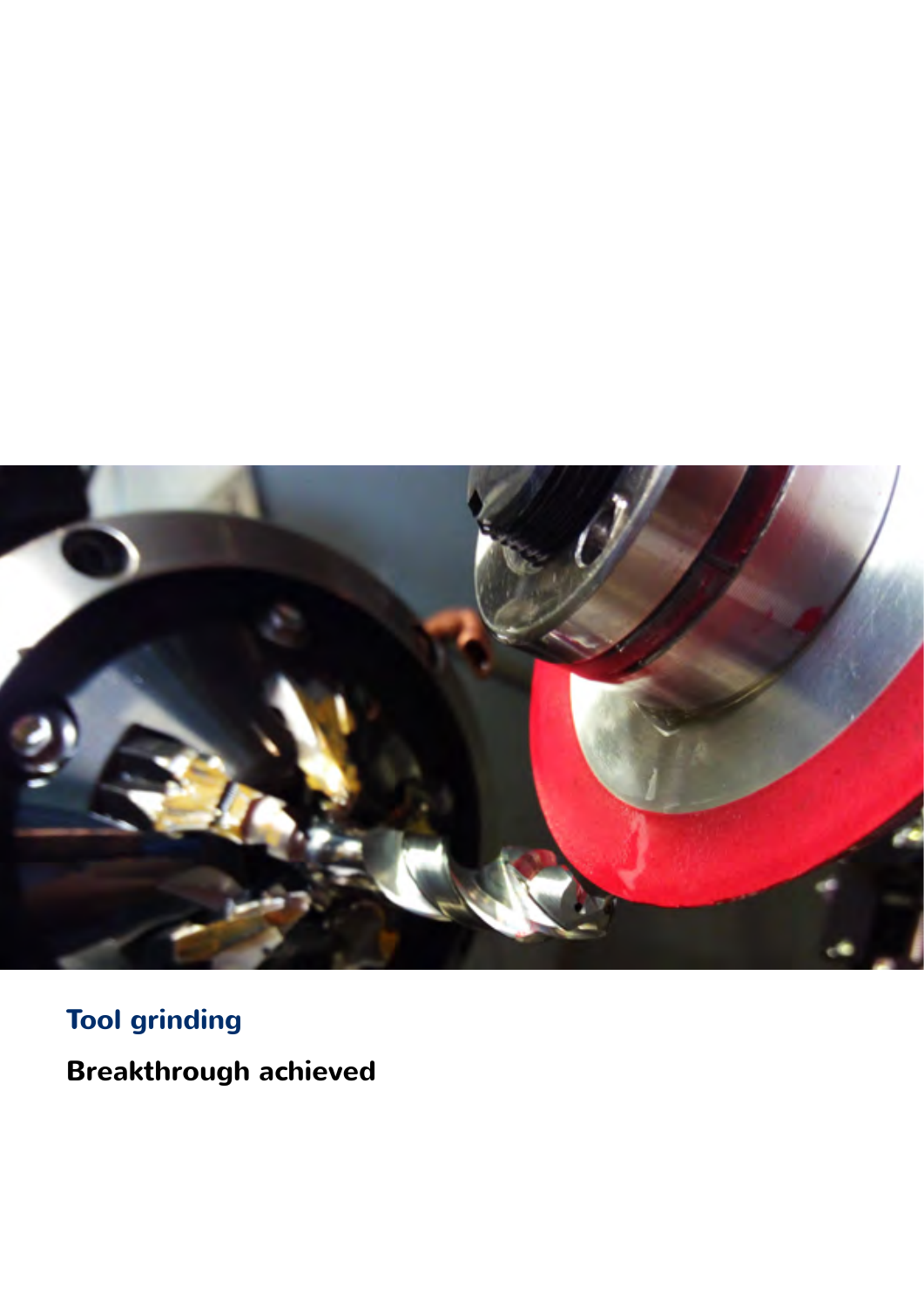



# **Tool grinding**

# **Breakthrough achieved**

Together with Artifex, Rothenaicher Schleifwerkzeuge has achieved a breakthrough in the combination of grinding wheels for polishing and grinding. The two recently developed grinding wheel bondings now enable a highly process-reliable grinding of main cutting edge corrections such as K-Land, as well as the increasingly important step correction for step drills. Benefit: Top surfaces with highly precise micro-rounding on the cutting edges.

> Cutting edge preparation has long been an established process for enhancing the performance of machining tools in tool production. The cutting edge preparation is used after tool grinding to reduce the micro-defects of the cutting edge resulting from this process and to produce a defined cutting edge form adapted to the subsequent cutting process. The common methods of blast cutting,

### **At a glance**

- Benefits of a polished and micro-rounded K-land
- Better layer adhesion and prevention of premature buildup and crater wear on the cutting edge
- Increasing edge stability with respect to cutting edge chipping
- The method can be produced with all angles and cham fer widths, depending on the material and application
- The method is process-reliable and controllable
- no rounding of the secondary cutting edges
- Tool comes finished from the CNC machine, no downstream process costs

brushing and drag finishing are performed almost exclusively on separate machines, requiring a reclamping of the cutting tool to be produced. However, preparation without changing the machine is an advantage for reducing throughput and non-productive time during tool production. For this reason, the approach to the preparation of tool cutting by means of elastically bonded grinding wheels in the same machine has increasingly become the focus of research. This well-known approach is based on the kinematics for polished chamfer surface of the cutting edge, i.e., the rotating grinding wheel is moved with defined motion along the cutting edge. The comparatively high resilience of the elastic bonding produces a rounded edge shape.

It was exactly six years ago when we introduced our readers to an innovative cutting edge preparation method in our special issue for the GrindTec 2012 trade fair. In the article "The trick with the disk" we described the method in detail and helped to publicize it.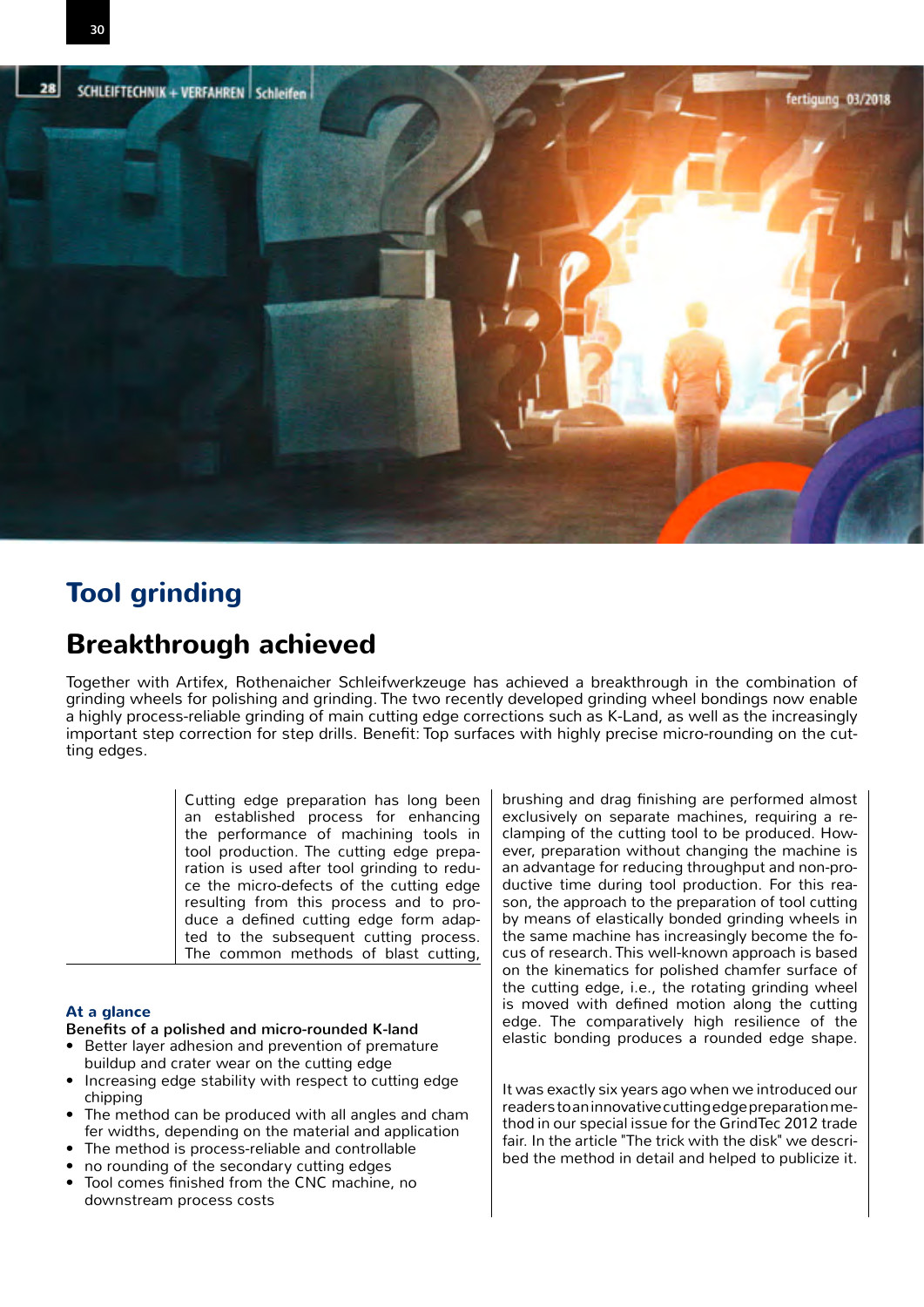No wonder this method was immediately met with a great response on the market. Meanwhile, Rothenaicher and Artifex have optimized the method under the name of "Drill Polish" and introduced it in series production. Not only is the drill polish easy to handle, but the preparation is also faster and more stable compared to other preparation methods. The rounding sizes are reproducible and relatively uniform even with variations in the process parameters. Now Stefan Rothenaicher and his colleagues, Andreas Huber and Felix Conrad, have achieved another breakthrough with K-Land. The so-called K-land operation is grinding with a rotating diamond polishing rubber disk where a negative correction of up to - 30°, for example, can be precisely defined and ground on the main cutting edge on VHM high-performance drills During this process, the K-Land rubber-bonded grinding wheel moves to the arcuate chip space and makes a main cutting edge correction with smooth surface on the negative cutting edge. At present, two degrees of hardness of the K-Land grinding wheels are used. At the same time, this process also achieves a micro-rounding, resulting in a longer tool life.

#### **Process-reliable micro-rounding**

"We have virtually brought the process to its final conclusion and, thanks to the good bonding of the substrate to the grinding wheel, we can now achieve an appropriate removal on the cutting edge," explains Stefan Rothenaicher. Without pre-grinding, for example, the Artifex DA 16 HR (color purple) 1V produces the main cutting edge correction (K-land) with a maximum removal of up to 0.3 mm. "Using the somewhat softer red grinding wheel, we can also now define polish the ground surfaces and at the same time produce process-reliable micro-rounding in step corrections", concludes the grinding expert in a nutshell. German Text version by:

Jürgen Gutmayr (gt)





K-Land on the tool



Andreas Huber (left) and Felix Conrad sind are specialists in the Schneidwerkzeuge **field of "K-Land" at Rothenaicher Schneidwerkzeuge.**

#### **Quote**

"We have virtually brought the process to its final conclusion and, thanks to the good bonding of the substrate to the grinding wheel, now we can achieve an appropriate removal on the cutting edge."

Stefan Rothenaicher, Rothenaicher